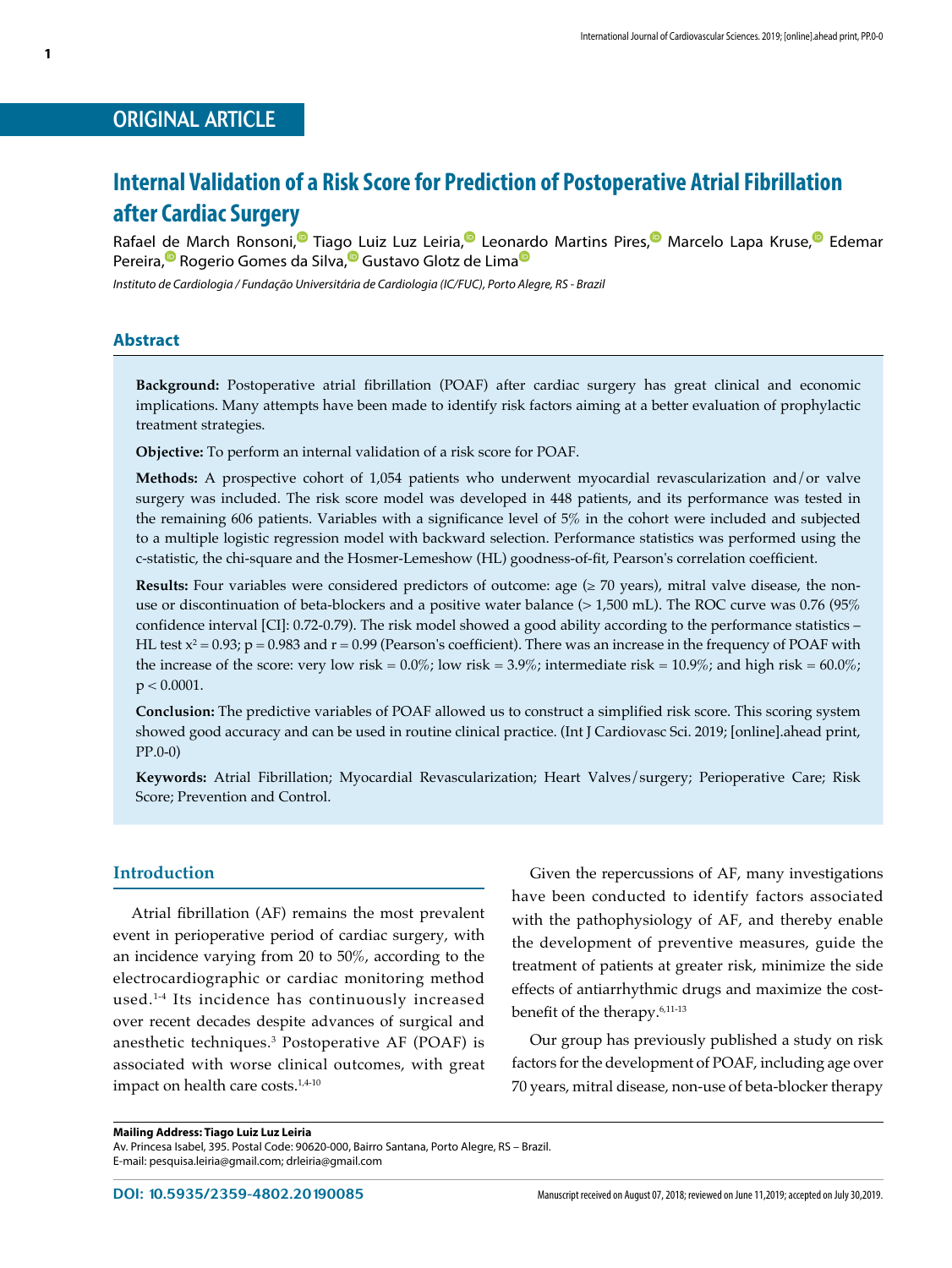in the perioperative period and a positive water balance greater than 1,500 mL in the 48 after surgery.<sup>14</sup>

To this end, we sought to create and validate a risk stratification score of POAF, using preoperative and early postoperative indicators in patients undergoing cardiac surgery.

## **Material And Methods**

#### **Population and sample**

The present study consists of a prospective analysis of 1,054 patients at the Institute of Cardiology of Rio Grande do Sul/University Foundation of Cardiology (*Instituto de Cardiologia do Rio Grande do Sul/Fundação Universitária de Cardiologia* - lClFUC). Study sample consisted of patients who underwent valve surgery and/or myocardial revascularization at the ICIFUC, and was collected during two periods, between 2002 and 2005 ( $n = 448$ ) patients) and between 2010 and 2011 ( $n = 606$  patients).

## **Study design**

This was an observational prospective cohort study.

## **Inclusion criteria**

Patients aged 18 years or older who underwent valve surgery (mitral and/or aortic valve replacement) and/ or myocardial revascularization surgery were included. Patients who underwent additional procedure associated with any of these surgeries were also included.

## **Exclusion criteria**

Patients who underwent emergency procedures, and patients with AF (detected by standard electrocardiography and 24-h ambulatory electrocardiographic monitoring) were excluded.

#### **Study variables**

The following variables were evaluated in the validation cohort: gender, age, presence of mitral valve disease (severe regurgitation and/or severe stenosis), use of betablockers in the preoperative period, discontinuation of beta-blocker therapy in the postoperative period, presence of a positive water balance greater than 1,500 mL within 48 hours after surgery, duration of hospitalization and in-hospital mortality.

The diagnosis of POAF was considered an outcome in the perioperative period. POAF was desfined as an episode of arrhythmia, with electrocardiographic tracing with an irregular baseline secondary to disorganized atrial activity, which is referred to as the so-called "f" waves generating variable RR cycles. Episodes of POAF lasting longer than 15 minutes or requiring medical intervention were considered in the study due to the symptomatology or hemodynamic instability. Patients were monitored continuously for 72 hours, and daily electrocardiograms were obtained during hospitalization. In case of cardiovascular symptoms, additional monitoring was performed.

## **Procedures**

Anesthesia and cardiopulmonary bypass (CPB) were performed according to local standard protocols. After cardiac surgery (immediate postoperative period), the patient remaining for 48 hours or longer in the intensive care unit.

## **Statistical analysis**

Continuous variables with normal distribution were described as means and standard deviations. The hypothesis of normality was verified by the Kolmogorov-Smirnov test. Categorical (or categorized continuous) variables were described as counts and percentages and compared using the chi-square test or Fisher's exact test, when necessary. For construction of the risk score, a derivation cohort was collected between 2002 and 2005, and a validation cohort was collected during 2010-2011. Multivariate analysis with backward selection was applied. Statistical significance was set at  $p < 0.05$ .

#### **Preliminary model of the risk score**

Variables used for analysis were selected based on biological plausibility (association with POAF) and data from literature on POAF. A total of 67 variables were studied in the derivation cohort<sup>14</sup> of 448 patients included between 2002 and 2005.

Variables associated with POAF were selected in a multiple logistic regression model with backward selection, and those with p-values close to 0.05 in the model were maintained. Then, b coefficient of the logistic

Ronsoni et al. POAF risk score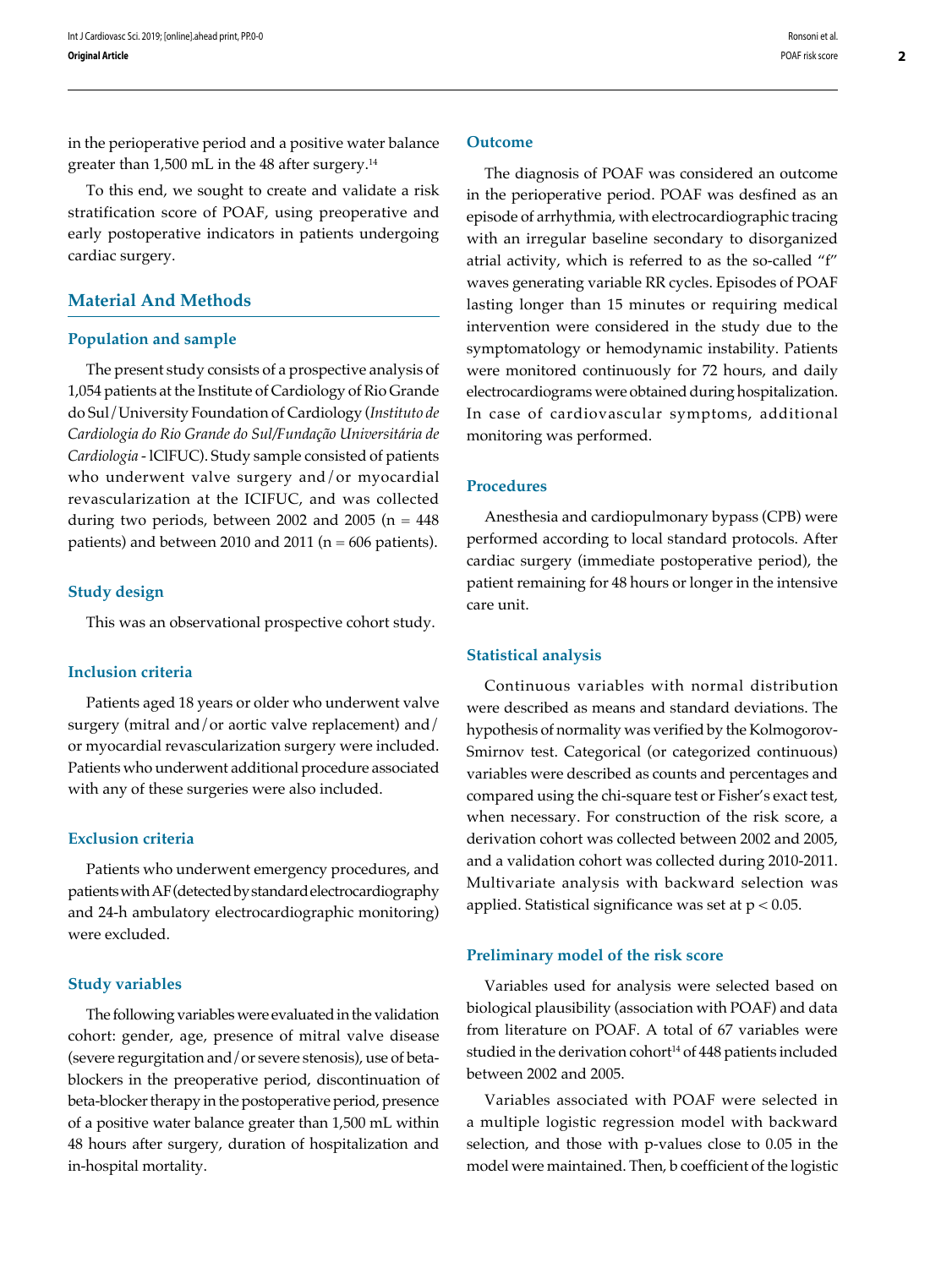equation was used for construction of a weighted risk score; when transformed into odds ratios, the values were rounded to compose the score.

#### **Validation**

The preliminary risk score (obtained in the derivation cohort) was applied in the validation cohort, and the following performance statistics were applied: C statistics (area under the receiver operating characteristic [ROC] curve), the chi-square of goodness-of-fit of Hosmer-Lemeshow (HL) and consequently Pearson›s correlation coefficient between the observed events and those predicted by the model.

Values for the area under the ROC curve greater than 0.70 indicate that the model has good discriminatory power. A chi-square of HL with  $p > 0.05$  indicates good calibration of the model. A Pearson correlation coefficient  $r \geq 0.7$  indicates a strong association between observed and predicted values.

## **Obtaining the final risk score**

After obtaining adequate performance in the validation, both databases (derivation and validation) were combined for the formulation of the final score. The variables were the same as those previously studied to achieve more accurate statistics for the coefficients. Performance statistics were obtained as described above.

In addition to the final score, a logistic model (formula below) was generated, which allows direct estimates of the probability of outcome occurrence. The use of a mathematical model is considered by some authors to be more appropriate for obtaining event estimates since a complex formula would limit the use among physicians. In individuals considered to be at high risk in the additive model, the use of the logistic model is the most adequate in determining the individual occurrence of the clinical outcome.15

 $P$  (event) = 1 {1 + exp (- ([30 + (31x1 +... + kak))

Data were processed and analyzed using the Statistical Package for the Social Sciences (SPSS), version 22.0.

#### **Ethical considerations**

This research project was submitted to the Research Ethics Committee of the ICIFUC (registration number 2345902).

#### **Results**

## **Characteristics**

In the total sample ( $n = 1,054$ ), 272 patients had POAF (25.7%). When considering only myocardial revascularization surgeries (63.8%), the POAF rate was 20.3%. In cases of valve intervention alone (23.9%), the frequency of POAF was 34.3% and, in combined surgeries  $(7.3\%)$ , the highest prevalence was observed  $-36.6\%$ .

Mean age of the patients was  $60.1 \pm 12.1$  years old, and 26.6% of the patients were 70 years old or older. Most of the patients (65.2%) were men (Table 1).

POAF was associated with longer hospital stay compoared with patients without POAF (median of 10 days vs. 7 days, respectively,  $p < 0.05$ ) and increased in-hospital mortality (5.5% vs. 1.0%, respectively;  $p < 0.001$ ). In addition, with a mean follow-up of five years, we observed higher late mortality rate for patients with POAF compared with those without POAF (6.5% vs  $1.4\%$ , respectively,  $p = 0.002$ ).

#### **Development of the risk model (derivation cohort)**

The multivariate analysis of the predictors in the derivation cohort ( $n = 448$ ) is described in Table 2. Based on their statistical significance, the predictors selected for the construction of the score included age  $(\geq 70 \text{ years})$ , mitral valve disease, the non-use or discontinuation of beta-blocker therapy and a positive water balance greater than 1500 mL.

Points were assigned to each variable according to the odds ratio obtained (Table 2).

The area under the ROC curve of the obtained model was 0.77 (95% confidence interval [CI] 0.73 to 0.81).

## **Validation of the risk model**

External validation was performed in 606 patients of the validation cohort. The risk model had an accuracy of 0.78 (95% CI 0.73 to 0.82) measured by the area under the ROC curve, thus exhibiting a good discriminatory ability. Good correlation was noted between expected and observed POAF:  $r = 0.99$ , with chi-square = 1.73  $(p = 0.94)$  (Hosmer-Lemeshow test).

## **Risk model in the total sample (n = 1,054)**

The model was then edited using a combination of the developed score and data from the derivation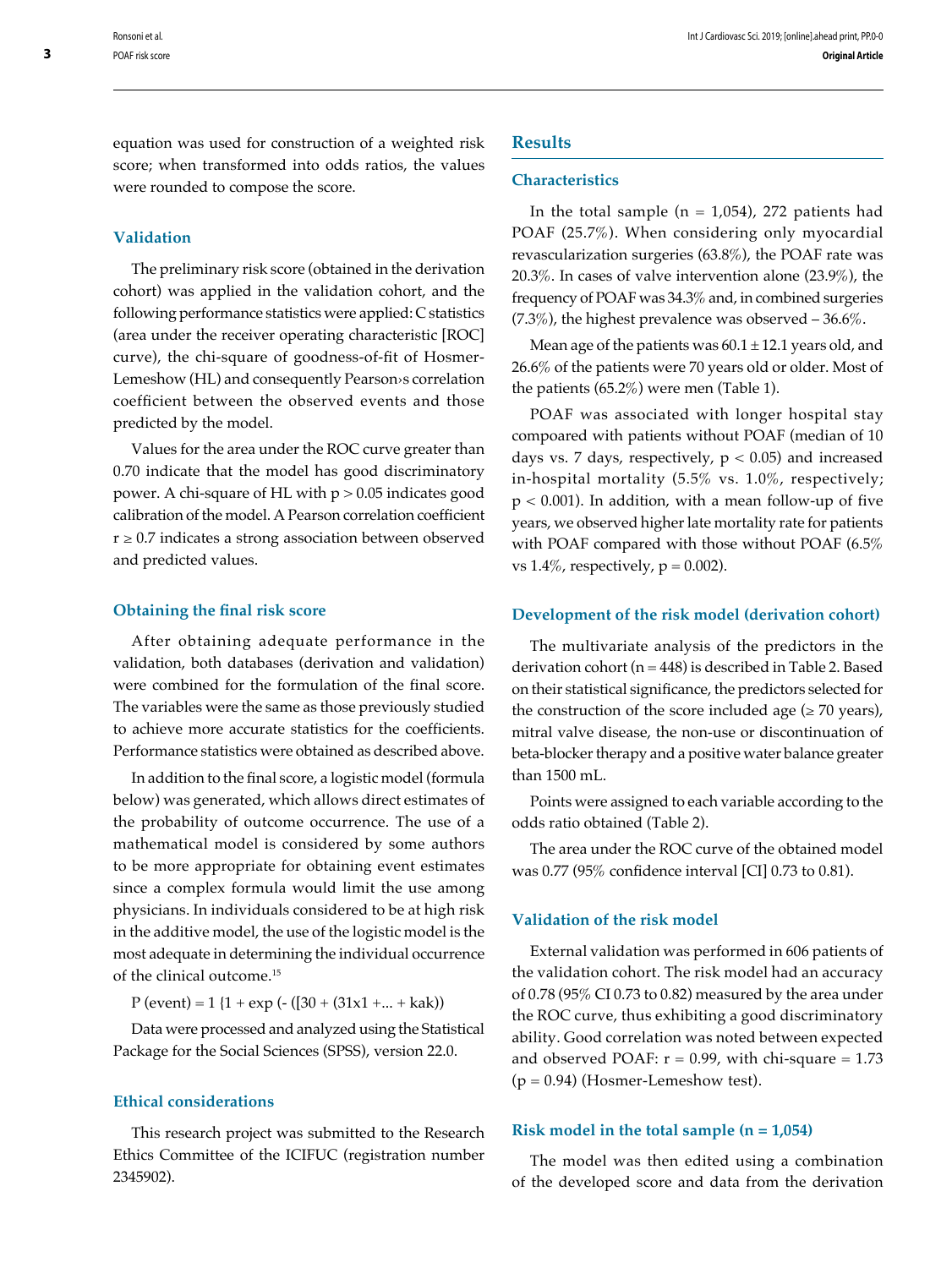| Table 1 - Characteristics of the sample and univariate analysis                                           |                       |                            |                         |              |               |              |
|-----------------------------------------------------------------------------------------------------------|-----------------------|----------------------------|-------------------------|--------------|---------------|--------------|
| Variable                                                                                                  | Total<br>$(n = 1054)$ | <b>POAF</b><br>$(n = 272)$ | Non-POAF<br>$(n = 782)$ | RR           | 95% CI        | $\mathbf{p}$ |
| $Age \ge 70 years$                                                                                        | 281 $(26.8\%)$        | 141 $(41.9\%)$             | 167(21.2%)              | 2.67         | 1.99-3.59     | < 0.0001     |
| Mean age $\pm$ SD                                                                                         | $60.1 \pm 12.1$       |                            |                         |              |               |              |
| Male                                                                                                      | 690 (65.2%)           | $182(66.9\%)$              | 508 (64.6%)             | 1.1          | $0.82 - 1.48$ | 0.507        |
| Type of surgery                                                                                           |                       |                            |                         |              |               |              |
| Revascularization                                                                                         | $675(63.8\%)$         | 141 $(51.8\%)$             | 534 (67.9%)             | $\mathbf{1}$ |               |              |
| Valve surgery                                                                                             | 306 $(28.9\%)$        | $105(38.6\%)$              | $201(25.6\%)$           | 1.98         | 1.45-2.70     | < 0.001      |
| Combined                                                                                                  | $77(7.3\%)$           | $26(9.6\%)$                | 51 $(6.5\%)$            | 1.93         | 1.11-3.28     | 0.14         |
| Mitral valve disease                                                                                      | 109 (10.3%)           | $46(16.9\%)$               | 63 $(8%)$               | 2.33         | 1.55-3.51     | < 0.001      |
| Absence of beta-blocker                                                                                   | 454 (42.9%)           | 197 (72.4%)                | 257 (32.7%)             | 5.40         | 3.98-7.33     | < 0.001      |
| Water balance $> 1,500$ mL                                                                                | 685 (64.7%)           | $203(74.6\%)$              | 482 $(61.3\%)$          | 1.85         | 1.36-2.52     | < 0.001      |
| $*$ n-values: Fisher's exact test: $P\cap AF$ nostoperative atrial fibrillation: $CF$ confidence interval |                       |                            |                         |              |               |              |

*\*p-values: Fisher's exact test; POAF: postoperative atrial fibrillation; CI: confidence interval.*

| Table 2 - Logistic regression and multivariate risk score (derivation $-$ n = 448) |          |         |           |               |        |  |
|------------------------------------------------------------------------------------|----------|---------|-----------|---------------|--------|--|
| Variable                                                                           | B        | p       | <b>RR</b> | 95% CI        | Points |  |
| $Age \ge 70 \text{ years}$                                                         | 0.96     | < 0.001 | 2.67      | 1.59-4.48     | 2      |  |
| Mitral valve disease                                                               | 0.77     | 0.03    | 2.18      | 1.08-4.35     |        |  |
| Absence of beta-blocker                                                            | 0.91     | < 0.001 | 2.49      | 1.53-4.03     | 1.5    |  |
| Water balance $> 1,500$ ml                                                         | 0.5      | 0.06    | 1.65      | $0.96 - 2.83$ | 0.5    |  |
| Constant                                                                           | $-2.471$ | < 0.001 | 0.08      |               |        |  |

and validation cohorts. Using the variables described, multiple logistic regression was performed, resulting in a recalibrated risk score based on the importance of the coefficient β of the logistic equation (Table 3). Variables related to the development of POAF included age ( $\geq$  70 years), mitral valve disease, the non-use or discontinuation of beta-blockers and a positive water balance greater than 1500 mL.

The area under the ROC curve of the obtained model was 0.76 (95% Cl 0.72- 0.79) (Figure 1).

Table 4 and Figure 2 present the risk of POAF according to the score and the classification of this risk (additive score). There was a progressive increase in the proportion of the event, exhibited by an increase in the score: very low risk (score  $0$ ) =  $0.0\%$ ; low risk (score 1 and 2) =  $3.9\%$ ; intermediate risk (score 3 to 5) =  $10.9\%$ ; and high risk (score 6 to 8) =  $60.0\%$ ; p < 0.0001. The logistic equation should be used for risk assessment in the development of POAF individually (Table 3).

In the total sample, 46.8% of the operated patients had low and medium risk. The score predicted POAF in 7.4% of individuals at low risk and 11.7% of those at medium risk; 17% of the total sample was classified as very high risk. To test the calibration of the final score, the observed POAF was compared with that predicted in each of the four classification intervals of the score, resulting in a predicted/observed correlation coefficient of 0.99 with  $x^2 = 0.98$  (p = 0.98) (Hosmer-Lemeshow test) (Figure 3).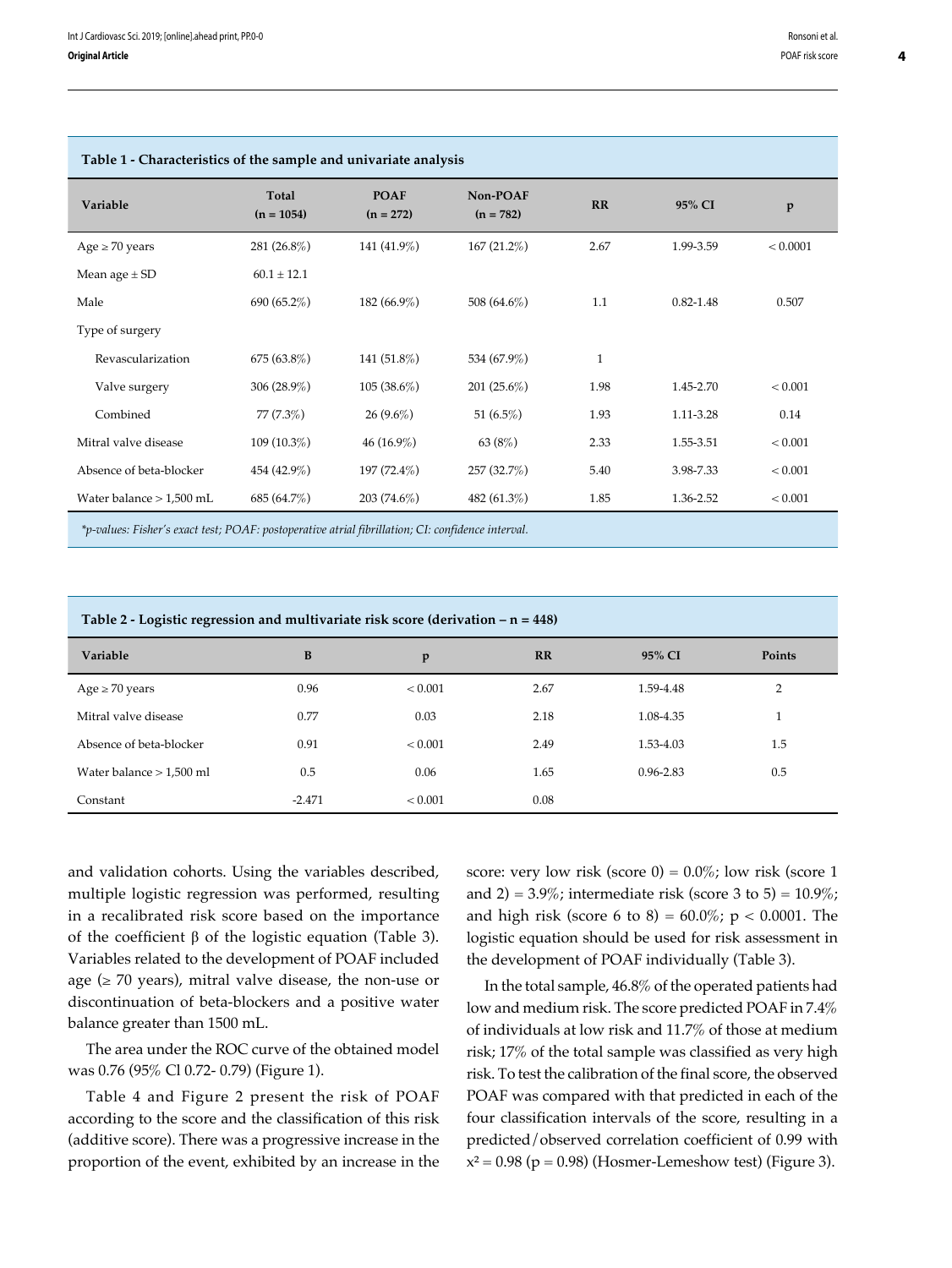| Table 3 - Logistic regression and multivariable risk scores of the total sample (n = 1,054) |         |             |      |              |                |  |
|---------------------------------------------------------------------------------------------|---------|-------------|------|--------------|----------------|--|
| Variable                                                                                    | B       | P           | RR   | 95% CI       | Points         |  |
| Age $\geq$ 70 years                                                                         | 0.93    | ${}< 0.001$ | 2.55 | 1.84-3.53    | 2              |  |
| Mitral valve disease                                                                        | 0.53    | 0.01        | 1.70 | 1.09-2.65    |                |  |
| Absence of beta-blocker                                                                     | 1.61    | < 0.001     | 5.04 | 3.67-6.90    | $\overline{4}$ |  |
| Water balance $> 1,500$ ml                                                                  | 0.43    | 0.01        | 1.53 | $1.1 - 2.15$ |                |  |
| Constant                                                                                    | $-2.56$ | < 0.001     | 0.07 |              |                |  |

#### **Table 3 - Logistic regression and multivariable risk scores of the total sample (n = 1,054)**

*Logistic equation: Prob(POAF)* =  $1/(1 + \exp(-(2.56 + [0.93 * age \ge 70] + [0.53 * initial value disease] + [1.61 * non-use and/or discontinuation of$ *beta-blockers] + [0.43 \* Water balance > 1500 mL]))).*



**Figure 1 - Area under the ROC curve for the occurrence of postoperative atrial fibrillation: c = 0.76 (95% confidence interval 0.72 - 0.79) in the final model (n = 1,054).**

## **Discussion**

Despite advances in surgical techniques and postoperative management, POAF continues to be a very frequent complication. Alhough many factors associated with the occurrence of POAF have been reported, there are few prediction models available.16-19

Our study identified four predictors for POAF that comprised: age  $\geq$  70 years, mitral valve disease, the non-use of beta-blockers in the preoperative period or their discontinuation in the postoperative period and a positive water balance greater than 1,500 mL within 48 hours after the surgery. Thus, an easy-to-apply and clinically useful tool was used to calculate the POAF risk. The selection of the variables was made based on the experience of the department of cardiac surgery of the ICIFUC and available literature.<sup>14,20</sup> When using predictive risk models, we evaluate the possibility of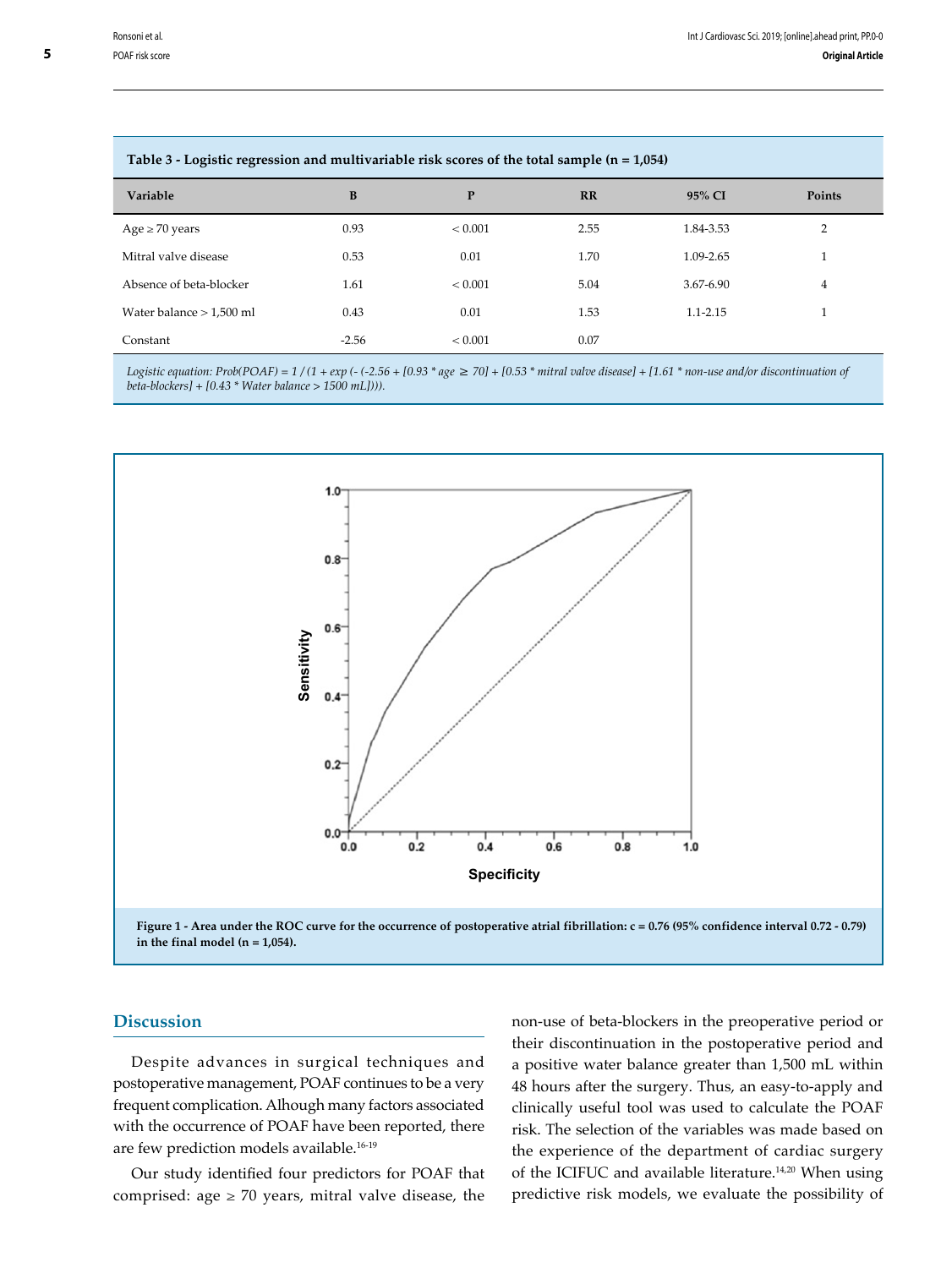the risk of occurrence of POAF in a sample rather than individually.<sup>21</sup>

The incidence of POAF in this study was 25.7%, and when only valve surgeries combined with revascularization were considered, this number was 34.3%. This incidence is similar to the means reported in the literature.3,22,23 It is worth mentioning that we used continuous monitoring only in the period of intensive therapy and after intermittent electrocardiography, which may have underestimated the cases of asymptomatic POAF. Few studies<sup>24,25</sup> used continuous monitoring and reported prevalence rates

| Table 4 - Risk scores and frequency of postoperative<br>atrial fibrillation ( $n = 1,054$ ) |                        |                    |                    |                         |  |
|---------------------------------------------------------------------------------------------|------------------------|--------------------|--------------------|-------------------------|--|
| <b>Score</b>                                                                                | Sample<br>$(n = 1058)$ | <b>POAF</b><br>(n) | <b>POAF</b><br>(%) | <b>Risk</b><br>category |  |
| 0                                                                                           | 189                    | 14                 | 7.4                | Low                     |  |
| $1$ and $2$                                                                                 | 307                    | 36                 | 11.7               | Medium                  |  |
| 3 to 5                                                                                      | 382                    | 181                | 30.9               | High                    |  |

6 to 8 180 104 57.8 Very high

of 44% to 64%. Therefore, the literature demonstrates a high prevalence of asymptomatic POAF that is generally greater than 25%, underscoring the need for indetifying factors that contribute to POAF, which was the main objective of this study.

The findings of longer hospitalization and increased early and late mortality associated with the occurrence of postoperative arrhythmia are consistent with the findings reported in the literature that strongly suggest that the prognosis of POAF patients is compromised in the long term.7,25-27

Age greater than 70 years was an important predictor of POAF in this study, adding two points to the score. Age as a predictor of POAF was reported to stratify the risk factors associated with arrhythmia.16,28 Mathew et al.26 demonstrated that a one-decade increase in age leads to a 75% increase in the risk of developing POAF; the authors also reported that patients older than 70 years were at high risk regardless of other clinical characteristics. Zaman et al.<sup>28</sup> showed that patients over 60 years of age have a 3.8-fold increased risk for development of AF compared with the population under 60 years, and such risk is likely related to atrial dysfunction and fibrosis. These factors are linearly



**6**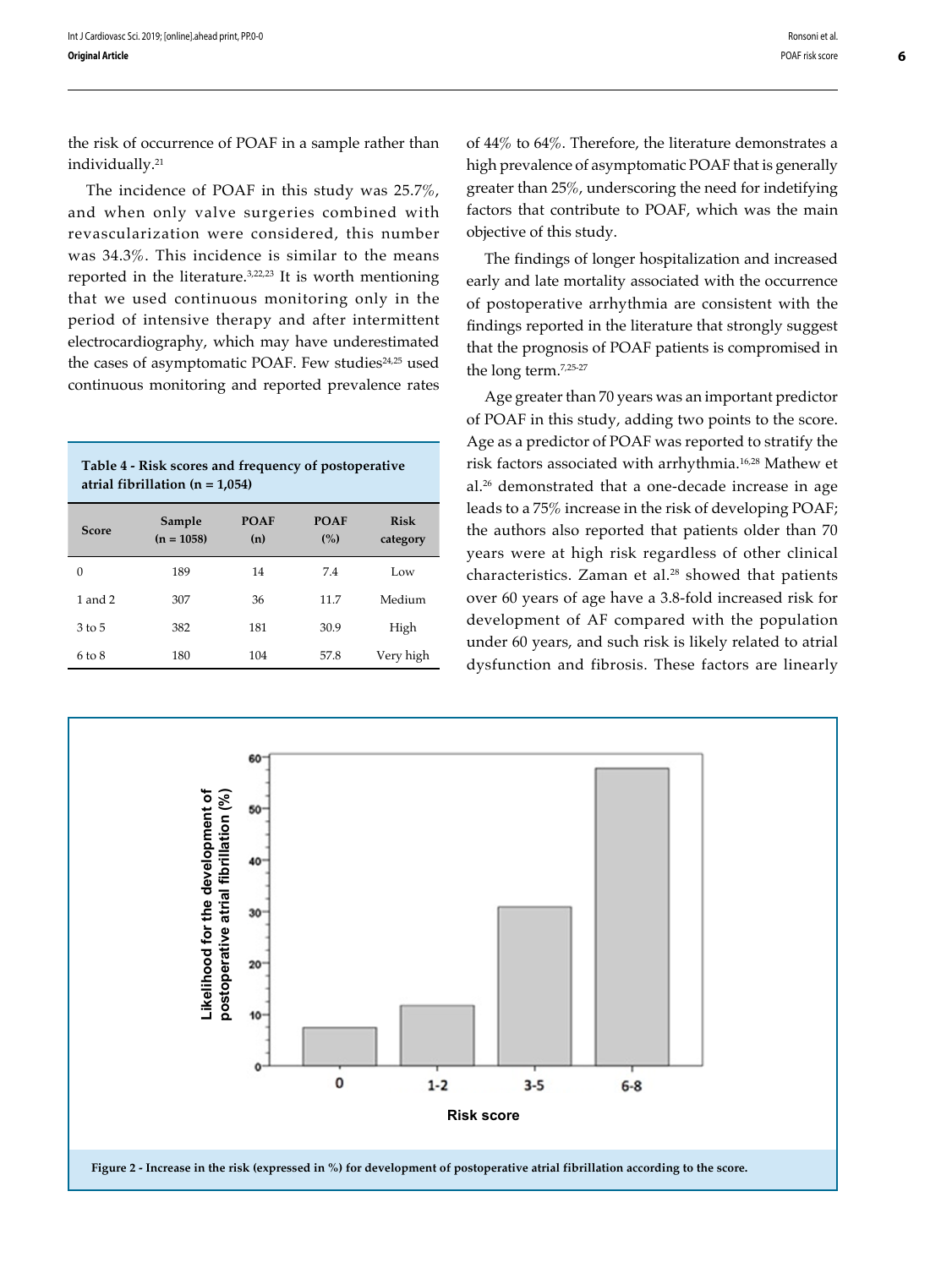

associated with age and consequently associated with a reduction of atrial electric conduction velocity, generating an arrhythmogenic substrate.28

The presence of mitral valve disease was a predictor of POAF in our sample, adding one point to the score, and increasing by 2.3-fold the risk for POAF. This factor alone had not been described by other authors in studies on POAF and differs from the classic association with AF. As a pathophysiological mechanism, stenosis and mitral insufficiency cause atrial dysfunction due to left atrial pressure and volume overload with consequent atrial dysfunction and arrhythmic substrate. We emphasize that pathophysiological changes at the cellular level in valve disease have been poorly described in the literature. In addition, surgical manipulation of the atria may be associated with the development of POAF. The diameter of the left atrium alone was not a predictor of POAF.14,29

The absence of beta blockers or their discontinuation in the postoperative period had an important contribution (possibly four points) to the score developed in our study. Previous studies, including meta-analyses, have described this strong association. In a meta-analysis including 28 studies and  $4,074$  patients, Crystal et al., $30$ reported an OR of 0.35 (95% CI 0.26-0.49) associated with this finding. Andrews et al.,<sup>31</sup> analyzing 24 studies, reported that patients with ejection fractions greater than 30% were associated with an OR of 0.28 (95% CI 0.21- 0.36). The worst clinical scenario would be the non-use of beta-blokers during the pre- and postoperative periods.

The only postoperative factor per se, namely, the presence of a positive water balance greater 1,500 mL in 48 hours after surgery, was a predictor of POAF in our cohort, contributing one point to the score. The mechanism was likely related to atrial dilatation during this critical inflammatory period, which has been described by Kalus et al.<sup>32</sup> High risk scores for the other variables in the preoperative period could guide a restrictive strategy in the management of postoperative hydration if there is no clinical contraindication.

The area under the ROC curve was 0.76 (95% CI 0.72 - 0.79), reflecting the discriminating power of the model. Regarding the calibration, an HL test of  $r = 0.99$ ,  $x^2 = 0.98$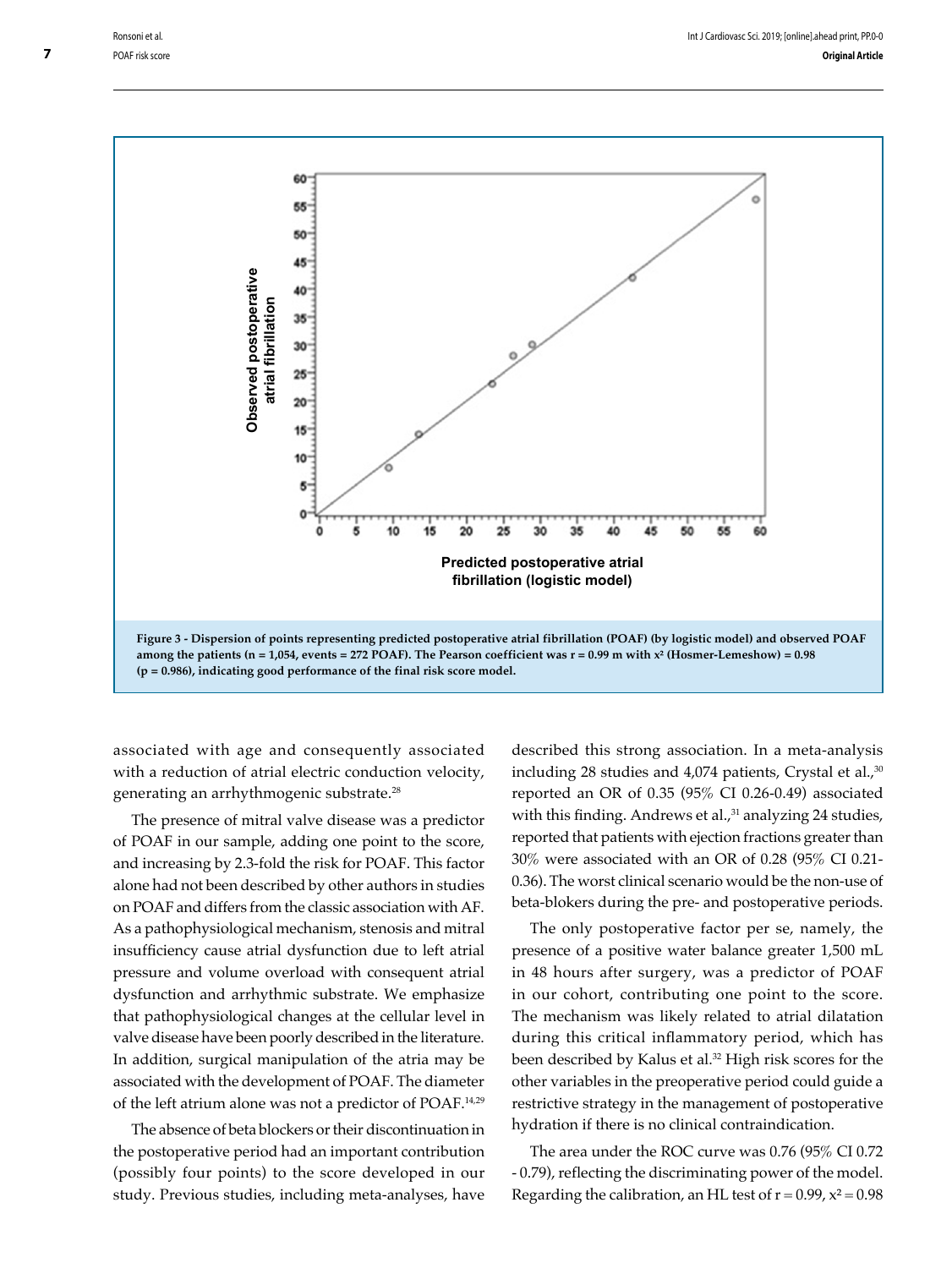$(p = 0.986)$  was obtained, indicating good performance of the model. The only POAF prediction score that had a similar discrimination was reported by Mathew et al.,<sup>26</sup> in which an area under the ROC curve of 0.77 was obtained after the definition of 10 pre-, intra- and postoperative predictor variables.26 Previously reported prediction scores had lower discrimination values compared with our risk score.<sup>11,12,26,33-35</sup> The absence of a perfect discrimination can be explained by the multifactorial origin of the POAF, pathophysiological mechanisms that have not been fully characterized to date, and heterogeneity of heart diseases.

Our risk model was developed and validated in one center, and several studies have suggested that the scores have a lower efficacy when applied in different patients from those used to construct the model. Therefore, external validation is fundamental to determine the clinical relevance of this risk model. However, as with any risk stratification score, this tool should be reassessed in the long term regarding existing variables and incorporation of new variables.

It is important to highlight that, since these results were obtained from a clinical database, caution is needed when extrapolating them to the general population. This is the first clinical predictive score for POAF developed in a Brazilian population.

## **Conclusion**

In summary, we detected four risk variables for the development of POAF during the postoperative period of heart valve surgery and/or revascularization in a Brazilian sample. Using these risk variables, it was possible to construct a score that had a good predictive ability for the outcome occurrence. In addition, this model enables the appropriate classification of patients with a low, medium, high or very high risk of developing POAF.

## **References**

- 1. Villareal RP, Hariharan R, Liu BC, Kar B, Lee VV, Elayda M, et al. Postoperative atrial fibrillation and mortality after coronary artery bypass surgery. J Am Coll Cardiol. 2004;43(5):742–8.
- 2. Mariscalco G, Engström KG. Atrial fibrillation after cardiac surgery: Risk factors and their temporal relationship in prophylactic drug strategy decision. Int J Cardiol. 2008;129(3):354–62.
- 3. Echahidi N, Pibarot P, O'Hara G, Mathieu P. Mechanisms, Prevention, and Treatment of Atrial Fibrillation After Cardiac Surgery. J Am Coll Cardiol. 2008;51(8):793-801.

**Author contributions**

Conception and design of the research: Ronsoni RM, Leiria TLL, Pires LM, Kruse ML, Pereira E, Silva RG, Lima GG. Acquisition of data: Ronsoni RM, Leiria TLL, Pires LM, Kruse ML, Pereira E, Silva RG, Lima GG. Analysis and interpretation of the data: Ronsoni RM, Leiria TLL, Pires LM, Kruse ML, Pereira E, Silva RG, Lima GG. Statistical analysis: Ronsoni RM, Leiria TLL, Pires LM, Kruse ML, Pereira E, Silva RG, Lima GG. Obtaining financing: Ronsoni RM, Leiria TLL, Pires LM, Kruse ML, Pereira E, Silva RG, Lima GG. Writing of the manuscript: Ronsoni RM, Leiria TLL, Pires LM, Kruse ML, Pereira E, Silva RG, Lima GG. Critical revision of the manuscript for intellectual content: Ronsoni RM, Leiria TLL, Pires LM, Kruse ML, Pereira E, Silva RG, Lima GG.

#### **Potential Conflict of Interest**

No potential conflict of interest relevant to this article was reported.

#### **Sources of Funding**

There were no external funding sources for this study.

#### **Study Association**

This article is part of the dissertation of master submitted by Rafael de March Ronsoni, from *Instituto de Cardiologia – Fundação Universitária de Cardiologia* – RS.

#### **Ethics approval and consent to participate**

This study was approved by the Ethics Committee of the ICIFUC under the protocol number 2345902. All the procedures in this study were in accordance with the 1975 Helsinki Declaration, updated in 2013. Informed consent was obtained from all participants included in the study.

<sup>4.</sup> Aranki SF, Shaw DP, Adams DH, Rizzo RJ, Couper GS, VanderVliet M, et al. Predictors of Atrial Fibrillation After Coronary Artery Surgery. Circulation. 1996;94(3):39-46.

<sup>5.</sup> Creswell LL, Schuessler RB, Rosenbloom M, Cox JL. Hazards of postoperative atrial arrhythmias. Ann Thorac Surg. 1993;56(3):539–49.

<sup>6.</sup> Hogue CW, Creswell LL, Gutterman DD, Fleisher LA. American College of Chest Physicians. Epidemiology, mechanisms, and risks: American College of Chest Physicians guidelines for the prevention and management of postoperative atrial fibrillation after cardiac surgery. Chest. 2005;128(2):9S–16S.